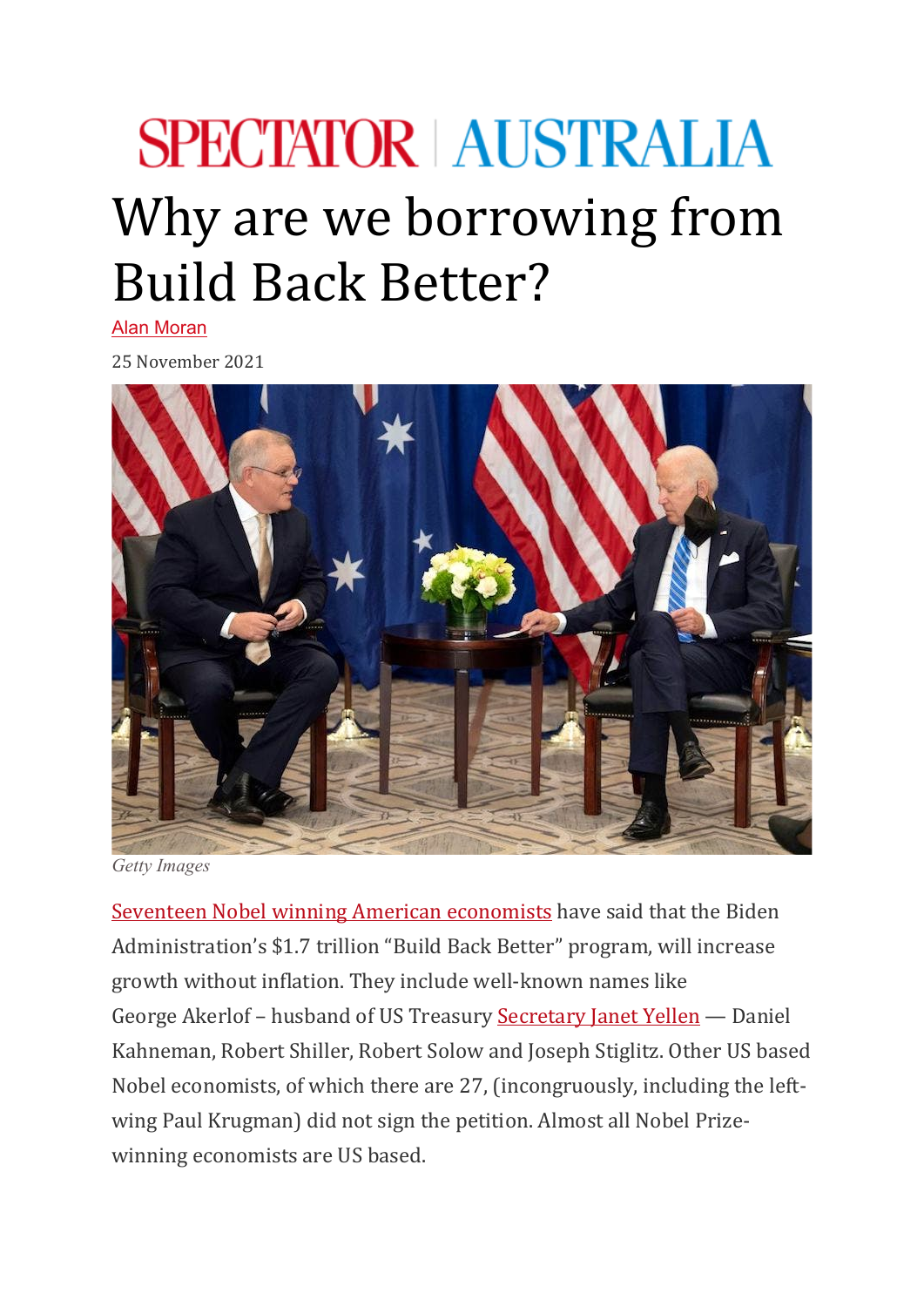The President claims the "Build Back Better" program's cost, itself seriously underestimated, is fully offset by taxes. This is untrue and, moreover, not relevant since increased taxation will cause reduced incentives to save and its inevitable avoidance measures will markedly reduce the actual revenue raised.

Only about 20 per cent of the program's funding is on roads, ports and other assets commonly considered to be "infrastructure" and widely agreed to be legitimate avenues for government spending. Moreover, the value of much of that is diluted by tying the expenditure to costly measures aimed at mitigating the effect of climate change and promoting favoured but unpopular forms of transport like passenger rail.

The rest of the Build Back Better program, as acknowledged by the Nobel Economist signatories, "employs a broader conception of infrastructure by making critical investments in human capital, the care economy, research and development, public education, and more, which will reduce families' costs." The President's agenda, according to the 17 economists "invests in long-term economic capacity and will enhance the ability of more Americans to participate productively in the economy, it will ease longerterm inflationary pressures".

This interpretation is contrary to the traditional economists' view, as originally expressed by the father of economics, Adam Smith. Smith, in a timeless statement, identified parsimony and not government spending as the immediate cause of an increase in capital, investment and hence wealth. He added, increased production and productivity "indeed, provides the subject which parsimony accumulates. But … if parsimony did not save and store up, the capital would never be the greater". Smith saw government frugality and restraint on government taxation as vital to keeping interest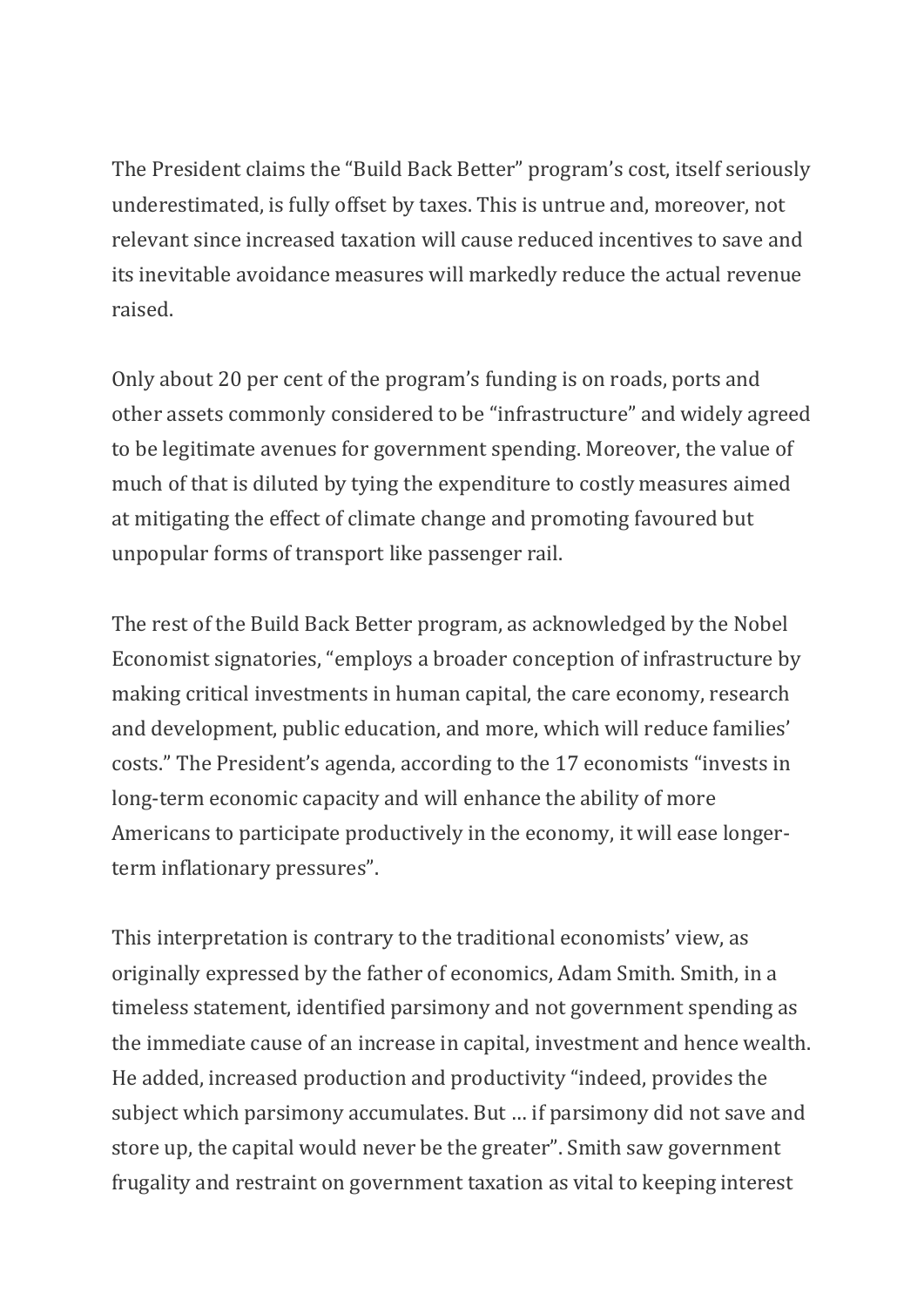rates low and thus facilitating entrepreneurship (which he called "undertakings").

The Smithian view of sound economic policy was unchallenged until the "Keynesian" revision of economics in the 1930s, which said under certain conditions deficit spending by government could trigger increased demand and a virtuous circle of more investment and greater production. Some of the 17 economists' views may be actuated by a neo-Keynesian view favouring government profligacy rather than parsimony, though most are probably motivated by a view that modern society requires a far wider definition of the nature of infrastructure.

If they are wrong, they are advocating pouring oil on a fire that, even without the infusion of the Biden program, is seeing money supply increasing at 35 per cent a year. US government spending jumped to over 45 per cent of GDP last year from 36 per cent previously (Australia's showed a similar pattern) and the Biden Administration seeks it to remain at that higher level.

The US "Build Back Better" measures are being accompanied by a policyinduced paralysis of domestic coal, gas and oil investment. This is part of a widespread hostility from global investable fund managers and business leaders generally to capital expenditures in hydrocarbons and other venues deemed to fall short of non-financial environmental, social, and governance criteria. As well as sapping productivity, this is igniting inflation. Though US inflation is still is only at 6 per cent it seems certain to increase and is already being accompanied by falling real wages that are likely to fall further as a result of the diverting of savings and capital expenditure towards unproductive outlays.